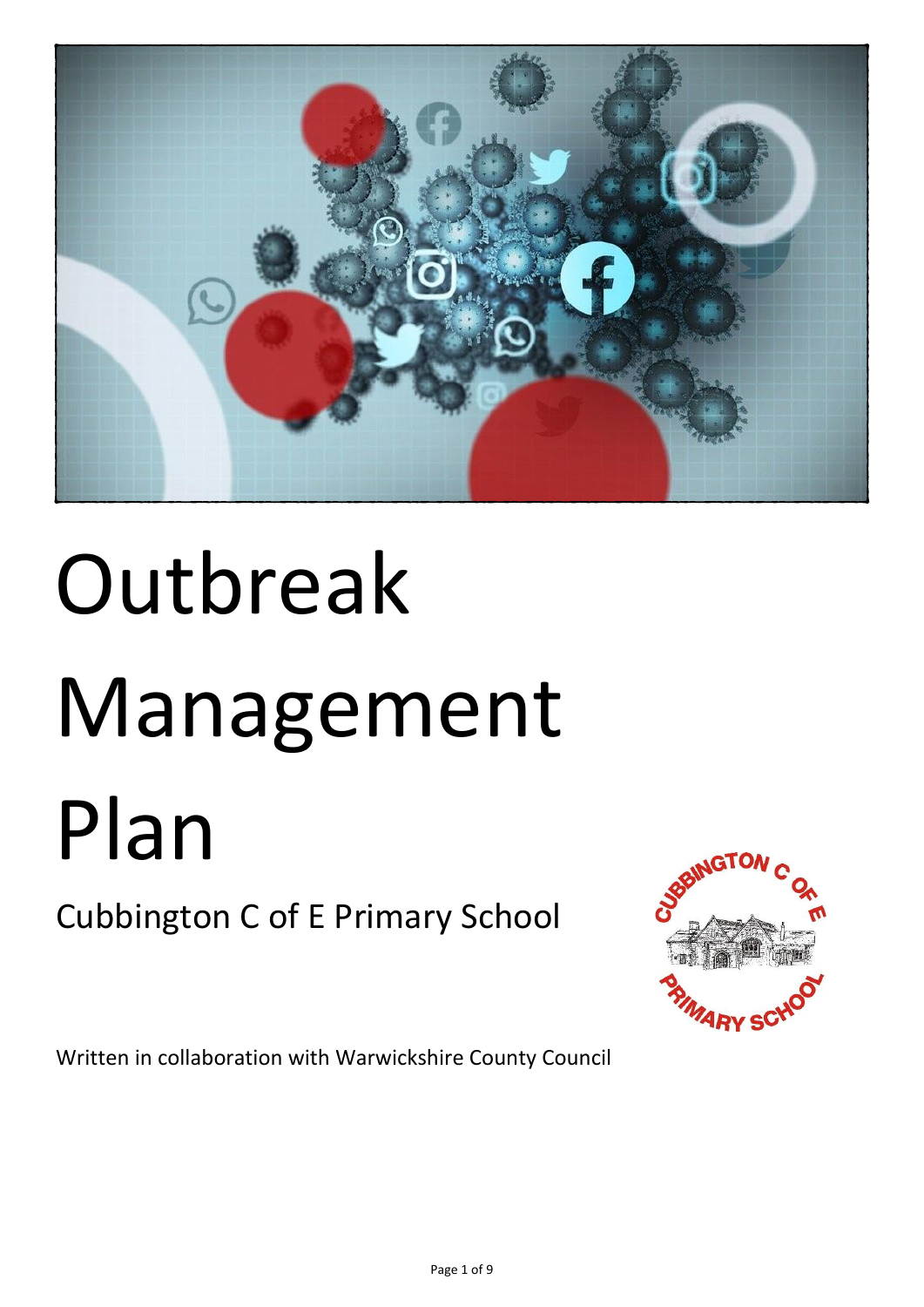Outbreak Plan Management Version: 1 Date completed: August 2021 Review cycle: Monthly Plan Owner: Juliet Jones

# **Scope of Plan**

Outbreak prevention is partly within scope of this plan but is mostly covered by our COVID-19 Risk Assessment.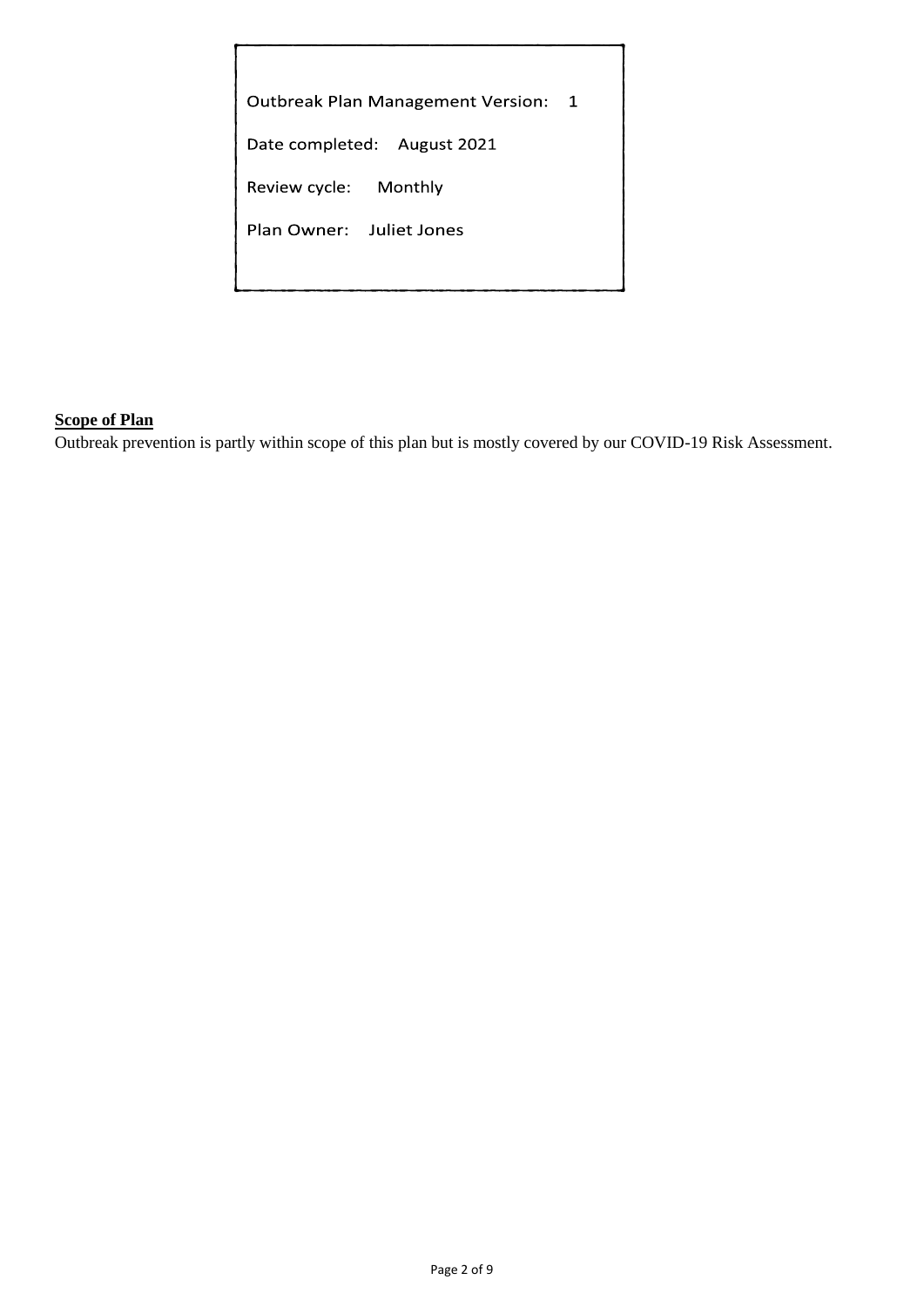# **Introduction**

This plan outlines how we will manage single cases and clusters of COVID-19, as well as how we would operate if we are required to reintroduce measures/mitigations in our setting or area to prevent transmission of COVID-19 in the context of an outbreak. This includes how we would ensure every child, pupil or student receives the quantity and quality of education and care to which they are normally entitled.

A local outbreak is defined as two or more more linked cases within a 14-day period: [https://www.gov.uk/government/publications/covid-19-epidemiological-definitions-of-outbreaks-andclusters](https://www.gov.uk/government/publications/covid-19-epidemiological-definitions-of-outbreaks-and-clusters)

Outbreaks can differ significantly with regard to scale and significance from two linked cases in a class, to multiple cases across multiple year groups, to outbreaks linked with new variants of concern. Whilst the measures used to manage outbreaks will be the same, the number of measures and extent of measures taken, alongside the degree to which they become necessary requirements will vary.

# **Triggers for outbreak management plan**

- $\bullet$  School raises concern about  $2+$  linked cases
- 5+ pupil cases within a year group/class within 5 days
- 10+ pupil cases across a school across a number of year groups within 5 days
- 5+ staffing cases, or fewer if impacting on the capacity of the school to operate

In the case of a local outbreak we will work with the Local Authority, Public Health and regional Health Protection Teams (HPTs). Below sets out all the possible measures/mitigations that will be considered in the case of a local outbreak. The actual measures implemented will be determined jointly and based on the specific situation. They will also balance carefully the impact on the delivery of education with the need to minimise transmission. Any measures will only ever be considered for the shortest time possible, to allow the outbreak to be managed and minimise transmission of COVID-19. In all cases measures / mitigations will only be implemented to prevent larger scale school closure.

# **Governance Arrangements**

The Headteacher will work in collaboration with the governing body of Cubbington C of E Primary School in response to a Covid-19 outbreak. The Chair of Governors and Assistant Headteachers will assist the Headteacher in managing the outbreak, using our risk assessment and this outbreak management plan.

| <b>Agency/Individual(s)</b>                                                                                                               | <b>Contact details</b>                                                                                   |
|-------------------------------------------------------------------------------------------------------------------------------------------|----------------------------------------------------------------------------------------------------------|
| Local Authority                                                                                                                           | education-corona@warwickshire.gov.uk (Mon – Fri)<br>dphadmin@warwickshire.gov.uk $(Sat-Sun)$             |
| Public Health England (PHE) Health Protection<br>Teams (NB PHE will become part of UK Health<br>Security Agency (UKHSA) in October 2021). | wm.2019cov@phe.gov.uk<br>Tel: 0344 225 3560 Option 0 Option 2                                            |
| Response Lead/decision maker                                                                                                              | Juliet Jones, Headteacher head 3144@welearn 365.com                                                      |
| Committees supporting the response                                                                                                        | <b>Full Governing Body</b>                                                                               |
| Outbreak response team (internal and for attending<br>external Incident Management Team meetings)                                         | Headteacher and<br><b>Assistant Headteachers</b><br>Jenks.e@welearn365.com and Edmonds.j1@welearn365.com |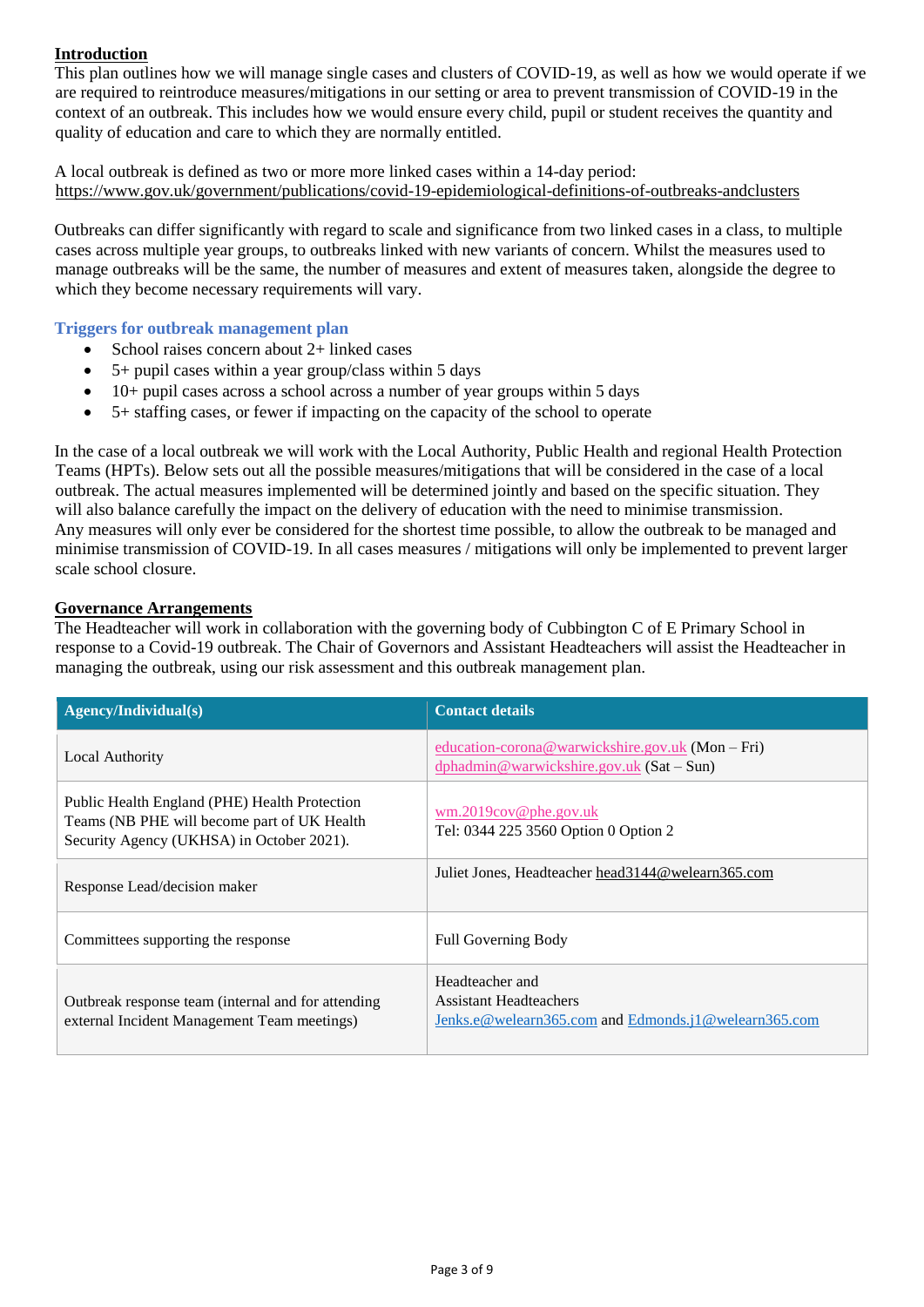# **Key Stakeholders**

Key stakeholders include those that attend Cubbington C E primary School (routinely or occasionally), those who will need to know what is happening and those that have a role in outbreak management in our school.

| <b>Stakeholders</b>                        | <b>Role(s) in Outbreak Management</b>                                                                                                                                                                                                                                                                                                                                                               |  |  |
|--------------------------------------------|-----------------------------------------------------------------------------------------------------------------------------------------------------------------------------------------------------------------------------------------------------------------------------------------------------------------------------------------------------------------------------------------------------|--|--|
| Staff (including employees and volunteers) | Report test results<br>$\bullet$<br>Follow school procedures<br>$\bullet$<br>Will need to know the procedures to follow<br>$\bullet$                                                                                                                                                                                                                                                                |  |  |
| Pupils                                     | Will need to know the procedures to follow (guided by parents<br>$\bullet$<br>or staff)<br>Increased hand washing<br>$\bullet$                                                                                                                                                                                                                                                                      |  |  |
| Parents/carers                             | Report test results (of their children)<br>$\bullet$<br>Follow school procedures<br>$\bullet$<br>Will need to know the procedures to follow<br>$\bullet$<br>Hand gel if coming into school<br>$\bullet$<br>Optional regular LFT<br>$\bullet$<br>Optional face mask use<br>$\bullet$<br>Social distancing where possible<br>$\bullet$<br>Reduction of unnecessary face-to-face meetings<br>$\bullet$ |  |  |
| <b>Visitors</b>                            | Hand gel on arrival<br>$\bullet$<br>Social distancing where possible<br>٠<br>Optional face mask use<br>٠<br>Reduce unnecessary visits - use remote video conferencing technology<br>٠<br>where possible                                                                                                                                                                                             |  |  |
| Contractors and delivery personnel         | Hand gel on arrival<br>$\bullet$<br>Social distancing where possible<br>$\bullet$                                                                                                                                                                                                                                                                                                                   |  |  |
| Where to receive local outbreak advice     | From the school via email and via posters/information notices on display<br>$\bullet$                                                                                                                                                                                                                                                                                                               |  |  |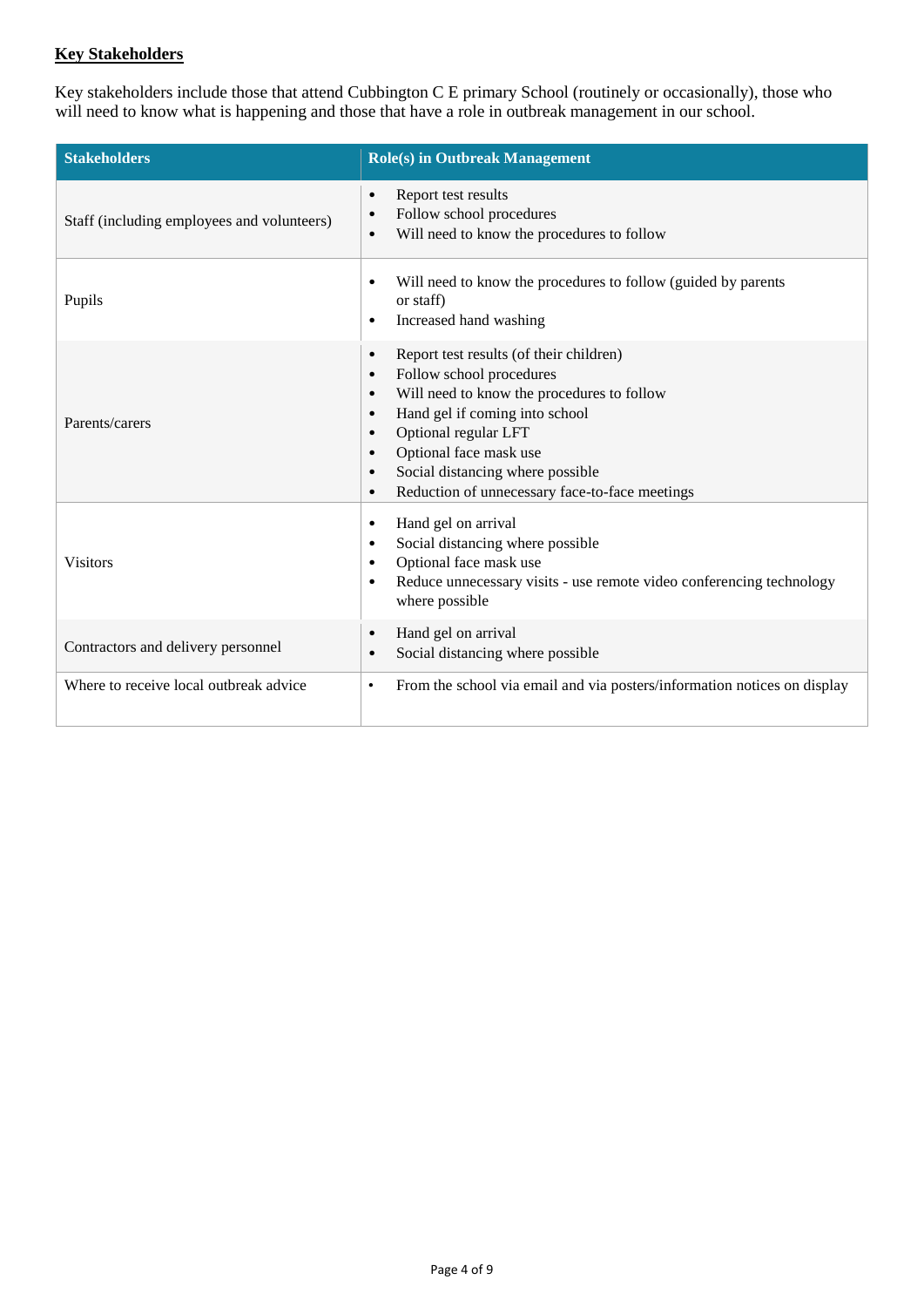# **Communications**

Communications activities will be coordinated by the school with support from LA local outbreak control team and regional Health Protection Teams in close liaison with the school's outbreak management coordination team.

| <b>Key Stakeholder</b>                                                                | What they need to know                                                                                                                                                                                                                                                                                                                    | <b>Communication media</b>                                                                             |  |
|---------------------------------------------------------------------------------------|-------------------------------------------------------------------------------------------------------------------------------------------------------------------------------------------------------------------------------------------------------------------------------------------------------------------------------------------|--------------------------------------------------------------------------------------------------------|--|
| Staff (including employees and<br>volunteers)                                         | Details of cases and any links<br>$\bullet$<br>What they need to do next<br>$\bullet$<br>Ways they can help to prevent further spread<br>If they are close contacts for the positive case(s)<br>What to do if they become unwell<br>$\bullet$                                                                                             | ☑<br>Email<br>☑<br>Reduce need for face to-<br>face meetings - use<br>TEAMS/Zoom video<br>conferencing |  |
| Pupils                                                                                | Overview of what is going on<br>$\bullet$<br>Reassurance about the situation<br>$\bullet$<br>How any new measures being put in place will<br>$\bullet$<br>affect them                                                                                                                                                                     | In class bubbles, face to-face<br>discussion                                                           |  |
| Parents/carers                                                                        | Overview of anonymised cases<br>$\bullet$<br>What the school is doing now<br>$\bullet$<br>Whether they need to take any actions<br>$\bullet$<br>Reassurance about the situation<br>$\bullet$<br>What to do if they or their child becomes unwell<br>$\bullet$<br>How any new measures being put in place will<br>$\bullet$<br>affect them | ॼ<br>Email<br>☑<br>Telephone if needed                                                                 |  |
| <b>Visitors</b>                                                                       | If they are close contacts for any positive cases<br>$\bullet$<br>What they should do next<br>$\bullet$<br>What they should do if they become unwell<br>$\bullet$<br>How any new measures being put in place will<br>$\bullet$<br>affect them                                                                                             | ॼ<br>Email<br>✔<br>Telephone if needed                                                                 |  |
| Contractors and delivery<br>personnel                                                 | If they are close contacts for any positive cases<br>What they should do next<br>$\bullet$<br>What they should do if they become unwell<br>$\bullet$                                                                                                                                                                                      | ☑<br>Email<br>Telephone if needed                                                                      |  |
| Local Outbreak Teams (LA and<br>regional Health Protection<br>Teams)                  | Details of cases and the links between them<br>$\bullet$<br>What the close contacts are likely to be<br>$\bullet$<br>What new measures will be put in place to help<br>manage further spread                                                                                                                                              | ☑<br>Email<br>Telephone if needed<br>ॼ                                                                 |  |
| GPs/allied health practitioners<br>providing services to people<br>within the setting | Links between cases<br>$\bullet$<br>Typical symptoms shown<br>$\bullet$<br>What close contacts have been asked to do<br>$\bullet$<br>What increased measures are being put in place<br>$\bullet$                                                                                                                                          | Email<br>м<br>Telephone if needed<br>☑                                                                 |  |

#### **Preventing school transmission**

Our refreshed risk assessments include how vaccination and good hand hygiene will be promoted among staff, and pupils and parents, how cleaning and good ventilation will be maintained, and how the school will operate from a distancing perspective.

Information about drop-in clinics across Coventry and Warwickshire and all vaccinations sites that you can book into can be found in the links below:

<https://www.happyhealthylives.uk/coronavirus/covid-19-vaccination/vaccination-drop-in-clinics/> <https://www.happyhealthylives.uk/coronavirus/covid-19-vaccination/vaccination-sites/>

Children and staff who are unwell will be advised that they should not attend school/setting.

Any child or staff member with one or more of the COVID-19 symptoms (new continuous cough, high temperature, loss/change in taste/smell), irrespective of how mild, will be asked to isolate and book a PCR test: <https://www.gov.uk/get-coronavirus-test>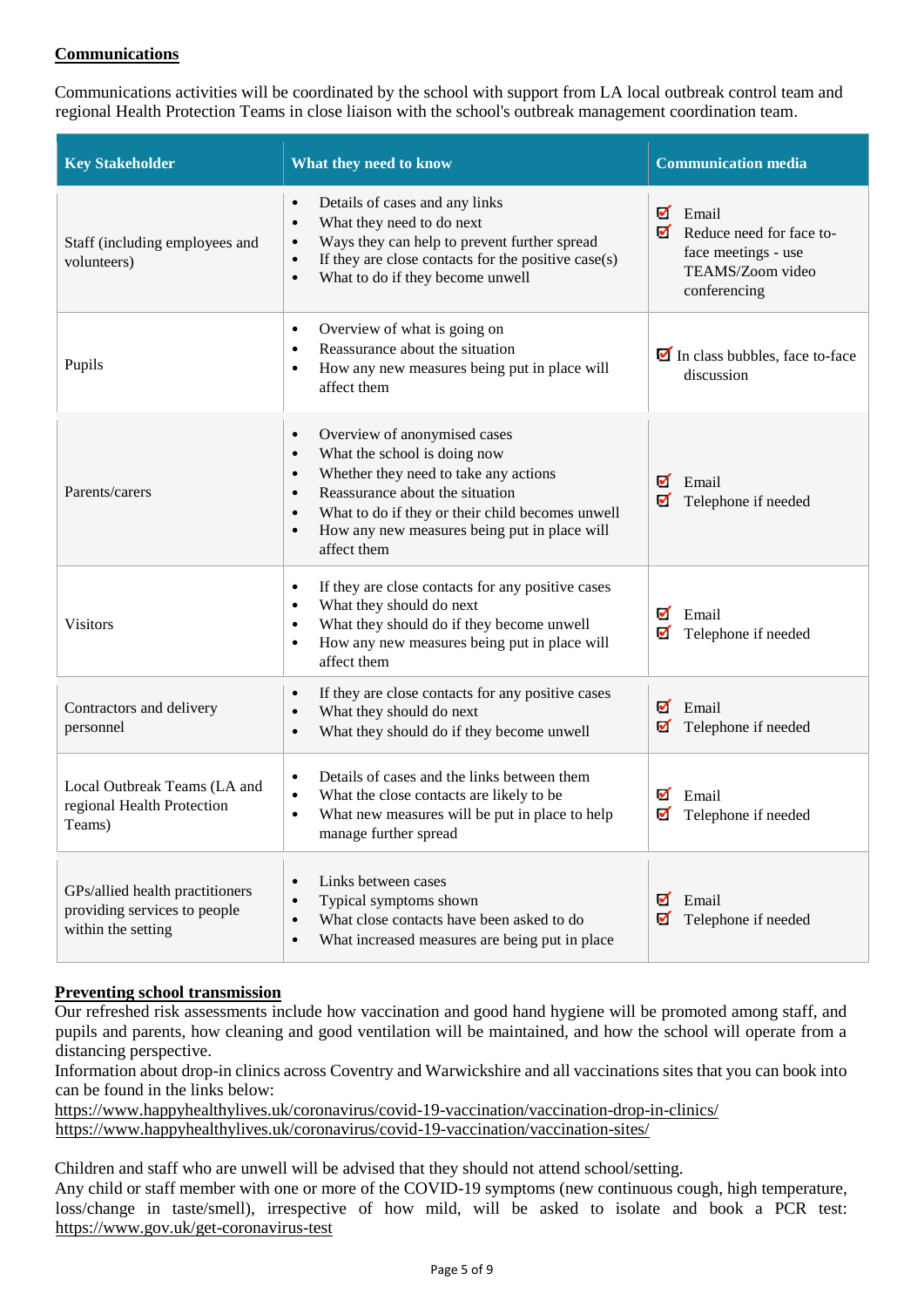We are aware of the range of less common symptoms of COVID-19: headache, sore throat, fatigue, muscle aches, blocked/runny nose, diarrhoea and vomiting, and will take this into consideration in an outbreak scenario, and when we are seeing a larger number of COVID-19 cases.

We will ensure that we remain informed about the latest travel and quarantine advice: [https://www.gov.uk/government/publications/actions-for-schools-during-the-coronavirusoutbreak/schools-covid-19](https://www.gov.uk/government/publications/actions-for-schools-during-the-coronavirus-outbreak/schools-covid-19-operational-guidance#travel) [operational-guidance#travel](https://www.gov.uk/government/publications/actions-for-schools-during-the-coronavirus-outbreak/schools-covid-19-operational-guidance#travel)

Our updated risk assessment can be found here:



# **Reporting cases and when trigger thresholds have been met**

We will continue to report all positive cases to the local authority alongside alerting the local authority when any of the triggers outlined in the above guidance have been met.

#### **Response to positive cases**

Full class groups, and lunch time, break time and after school contacts (including on transport) will be asked to have a PCR test, alongside twice weekly LFD testing for all contacts. Staff contacts who have not had both vaccinations more than 14 clear days before the day of contact with the positive case will also be identified, as they will need to isolate for 10 clear days following the day of last contact with the case.

If additional cases are identified in the same class/group, it may be recommended that additional communications are sent to parents/staff to recommend one further PCR test 4-7 days after notification, alongside continuing LFD testing. Further actions may also be recommended by the LA.

#### **Reintroduction of consistent groups 'bubbles'**

It may become necessary to reintroduce 'bubbles' for a temporary period, to reduce mixing between groups.

#### **Reintroduction of face coverings**

Consideration will be given to whether face coverings should temporarily be worn in communal areas or classrooms by staff and visitors (unless exempt). The use of face coverings may have a particular impact on those who rely on visual signals for communication. Those who communicate with or provide support to those who do, are exempt from any recommendation to wear face coverings in education and childcare settings.

Reasonable adjustments will be made for disabled pupils to support them to access education successfully.

#### **Reintroduction of testing/Additional PCR testing**

Consideration will be given as to whether the increased use of home testing by staff, and pupils is necessary. We will also continue with our local recommendation that all pupils in early years and primary settings take twice weekly asymptomatic tests.

Where these measures are necessary, it will be important to work jointly with the LA and Public Health to identify any support required (e.g. supply of additional tests). There may also be occasions where a mobile symptomatic testing unit/service is made available on the school site and pupils are invited to take a PCR test, or additional PCR tests may be organised through other means.

#### **Contact tracing / isolating**

From the 16th August people who are double vaccinated (second dose more than 14 clear days prior to day of last contact with case), and children and young people under the age of 18 years and 6 months are no longer required to isolate where they are a close contact of a positive case. We may reintroduce isolation of pupils who have been a close contact of a direct case for a limited time period. Please also see section re: response to positive case.

#### **Other restrictions**

We may need to limit activities that require bringing parents and carers onto site (other than for drop off and pick up) e.g. open days, performances, open evenings. We may also reintroduce longer drop off periods or staggered start and finish times to minimise the number of people on the school site at the start and finish of the day.

We will also review any activities bringing pupils together in addition to the normal school day, or that require transportation for larger numbers of pupils (e.g. school trips / holidays - including residential educational visits). This could also include any activities bringing together pupils from a number of schools (e.g. transition/taster days).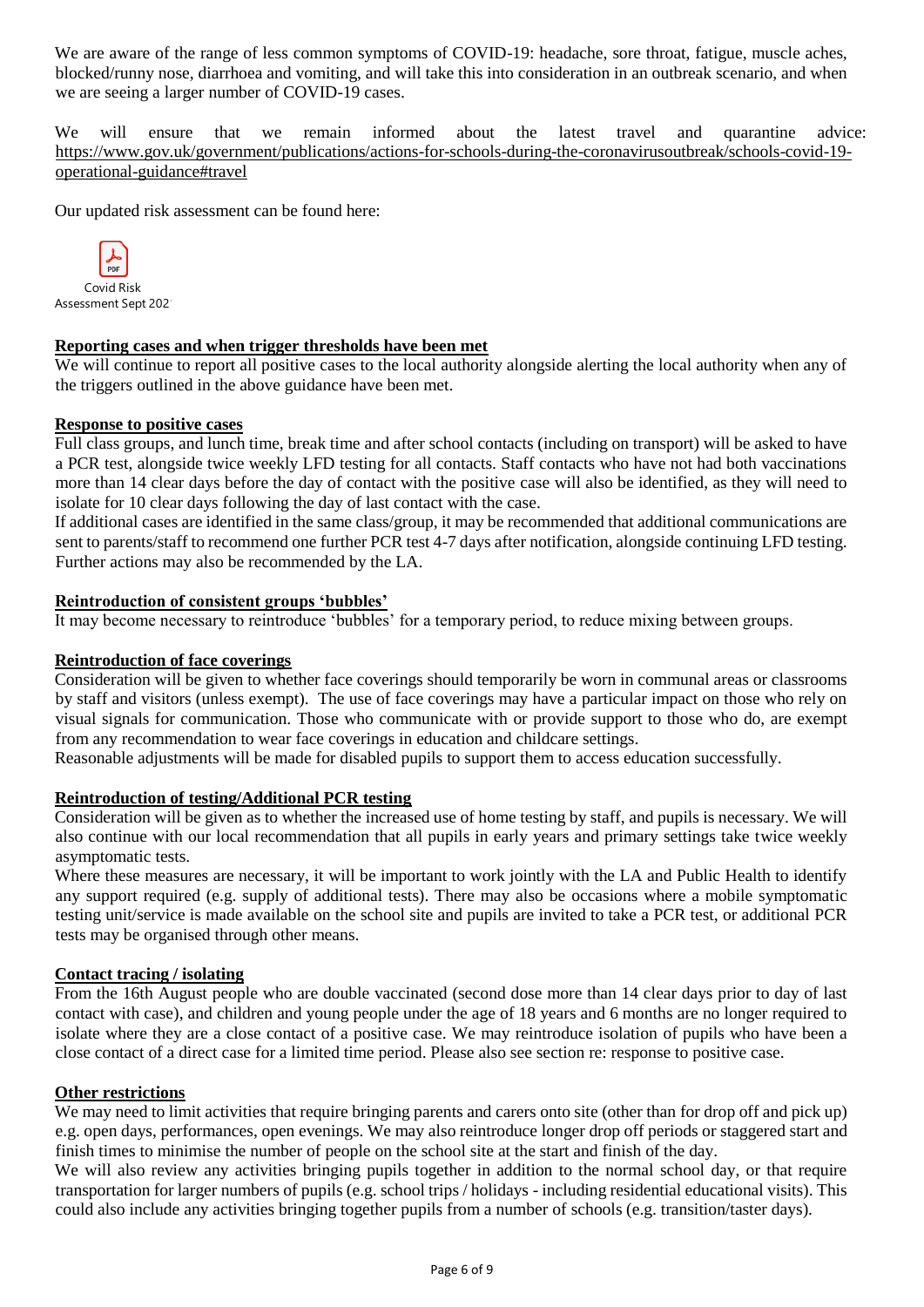# **Clinically Extremely Vulnerable**

Shielding is currently paused. In the event of a major outbreak or variant of concern that poses a significant risk to individuals on the shielded patient list (SPL), ministers can agree to reintroduce shielding. Shielding would be considered in addition to other measures to address the residual risk to people on the SPL, once the wider interventions are taken into account.

Shielding can only be reintroduced by national government.

In the event of a reintroduction of shielding we would need to review staffing capacity to ensure we could continue to operate staffing in a safe manner. Any attendance reductions as a result of this would be in line with the principles below.

Current guidance on clinically extremely vulnerable individuals can be found in the link below: [https://www.gov.uk/government/publications/guidance-on-shielding-and-protecting-extremelyvulnerable-persons](https://www.gov.uk/government/publications/guidance-on-shielding-and-protecting-extremely-vulnerable-persons-from-covid-19/guidance-on-shielding-and-protecting-extremely-vulnerable-persons-from-covid-19#school-college-and-other-educational-settings)[from-covid-19/guidance-on-shielding-and-protecting-extremely-vulnerablepersons-from-covid-19#school-college](https://www.gov.uk/government/publications/guidance-on-shielding-and-protecting-extremely-vulnerable-persons-from-covid-19/guidance-on-shielding-and-protecting-extremely-vulnerable-persons-from-covid-19#school-college-and-other-educational-settings)[and-other-educational-settings](https://www.gov.uk/government/publications/guidance-on-shielding-and-protecting-extremely-vulnerable-persons-from-covid-19/guidance-on-shielding-and-protecting-extremely-vulnerable-persons-from-covid-19#school-college-and-other-educational-settings)

# **Attendance Restrictions**

As a last resort, we may need to introduce attendance restrictions. We will provide high-quality remote education for all pupils not able to attend.

Where attendance restrictions are necessary there will be an order of priority applied in terms of which pupils would continue to attend on-site provision. The only deviation to this will be where they are required to isolate (either as a result of testing positive or as a result of a local reintroduction of close contact isolation – see above).

First priority for onsite attendance will always be given to vulnerable children and young people and children of critical workers.

In primary schools second priority will be given to pupils in key stage 1, and other pupils who were due to take external exams this academic year.

In wraparound childcare where attendance restrictions are in place, vulnerable children and young people will continue to be allowed to attend. For all other children, face-to-face provision will be provided for a limited set of essential purposes, such as going to or seeking work, attendance at a medical appointment, or to undertake education and training.

Where attendance restrictions are needed we will be vigilant and responsive to all safeguarding threats with the aim of keeping vulnerable children and young people safe, particularly as more children and young people will be learning remotely.

If we have to temporarily stop onsite provision on public health advice, we will discuss any alternative arrangements necessary for vulnerable children and young people with the local authority. Where vulnerable children and young people are absent or do not take up a place offered to them, we will:

- follow up with the parent or carer, working with the local authority and social worker (where applicable), to explore the reason for absence and discuss their concerns
- encourage the child or young person to attend educational provision, working with the local authority and social worker (where applicable), particularly where the social worker and the Virtual School Head (where applicable) agrees that the child or young person's attendance would be appropriate
- focus the discussions on the welfare of the child or young person and ensuring that the child or young person is able to access appropriate education and support while they are at home
- have in place procedures to maintain contact, ensure they are able to access remote education support, as required, and regularly check if they are doing so

# **Staffing Capacity**

Where staffing capacity (following use of available supply teaching capacity) is impacting on our ability to open fully we will follow the principles outlined in the attendance restrictions above.

# **Free School Meal provision**

We will continue to provide free school meals support in the form of a daily lunch bag for pupils who are eligible for benefits related free school meals and who are not attending school because they:

- are self-isolating
- have had symptoms or a positive test result themselves

# **Response and stand down action plan**

The table below outlines how we will respond to single cases, clusters and outbreaks in our setting, outlining how we will put in place the above outlined measures (see headings above in outbreak plan) related to: reporting cases and responding to cases, reintroduction of consistent groups 'bubbles', reintroduction of face coverings, other restrictions, attendance restrictions, staffing capacity and free school meals.

It also outlines how we will "stand down" following an outbreak, including undertaking a review of our mitigation measures and of this plan.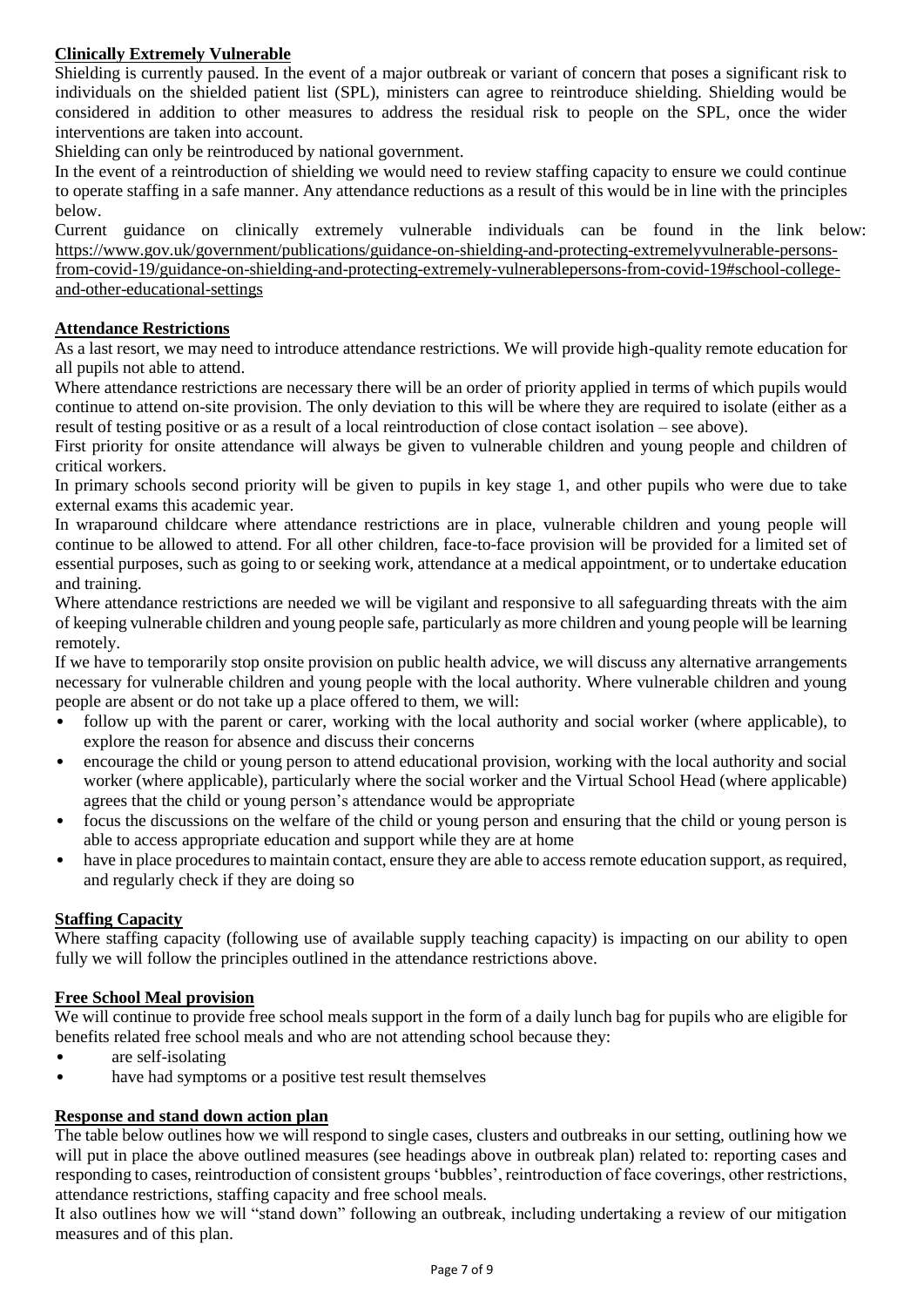| Action                          | <b>Action Detail</b>                                                                                                                                                                                                                                                                                                                                                                                                                                                                                                                                                                                                                                                                                                                                                                                                                                                                                                                                                                                                                     | Lead          | Supplies/<br>resources<br>required                                   | Other<br>considerations                                                                                                 |
|---------------------------------|------------------------------------------------------------------------------------------------------------------------------------------------------------------------------------------------------------------------------------------------------------------------------------------------------------------------------------------------------------------------------------------------------------------------------------------------------------------------------------------------------------------------------------------------------------------------------------------------------------------------------------------------------------------------------------------------------------------------------------------------------------------------------------------------------------------------------------------------------------------------------------------------------------------------------------------------------------------------------------------------------------------------------------------|---------------|----------------------------------------------------------------------|-------------------------------------------------------------------------------------------------------------------------|
| Reporting cases                 | • All positive cases will be reported to the LA using<br>their reporting form<br>• Parents will be asked to report test results to<br>admin/office staff before children return to school<br>• For linked cases the school will seek guidance from<br>the Public Health team as part of the reporting action                                                                                                                                                                                                                                                                                                                                                                                                                                                                                                                                                                                                                                                                                                                             | HT/SLT        | LA online<br>reporting<br>form                                       |                                                                                                                         |
| Responding to cases             | Single cases:<br>For all likely close contacts of the positive case, staff<br>and parents will be informed (anon.) and request that<br>staff and children have a PCR test immediately. Can<br>continue to attend school whilst waiting for result. Twice<br>weekly LFT testing should also be done for the 10 days<br>following contact.<br>Clusters:<br>As above plus contact Public Health/LA for advice.<br>Reintroduce certain measures (keep this class/group<br>separate from others at lunch and break times, ask staff<br>to stay away from areas such as staffroom and crowded<br>spaces) for 10 days from the latest positive case. Face<br>masks and social distancing across the school site for<br>all.<br>Outbreaks:<br>As above plus closing class/group of staff and children,<br>isolating at home for the necessary 10 days. Remote<br>education provision starts and all other additional<br>measures put in place (face masks, class\group bubble<br>preservation, enhanced cleaning measures) across the<br>school. | HT/SLT        |                                                                      | Staff and parents<br>must work with<br>the school,<br>keeping us<br>informed about<br>all test results and<br>symptoms. |
| Reintroduction of<br>'bubbles'  | If clusters of cases are present, reintroduce bubble<br>procedure for affected class/group. If an outbreak is<br>declared then full reintroduction of bubble measures<br>for the whole school.                                                                                                                                                                                                                                                                                                                                                                                                                                                                                                                                                                                                                                                                                                                                                                                                                                           | HT/SLT        | See<br>Appendix<br>1                                                 | Look at PPA<br>cover and other<br>ancillary lessons                                                                     |
| Reintroduction of<br>face masks | Face masks to be reintroduced across the school if<br>cluster of cases forms. For staff and visitors around the<br>school site when outside usual classroom base.                                                                                                                                                                                                                                                                                                                                                                                                                                                                                                                                                                                                                                                                                                                                                                                                                                                                        | HT/SLT        | Supply of<br>face masks<br>in school                                 |                                                                                                                         |
| Other restrictions              | For cluster of cases, enhanced cleaning of surfaces inc.<br>toilets to be reintroduced. Unnecessary visitors and<br>visits reduced. If an outbreak is declared then a<br>reduction of visitors and full use of remote video<br>conferencing technology for meetings etc. Staff rooms<br>to be split to enable better social distancing between<br>members of staff.                                                                                                                                                                                                                                                                                                                                                                                                                                                                                                                                                                                                                                                                      | HT/SLT        | Cleaning<br>supplies,<br>device<br>access for<br>remote<br>education | Devices for<br>families to access<br>remote education                                                                   |
| Attendance<br>restrictions      | If there is a cluster of cases in a class/group then remote<br>education protocols will begin. The affected group (staff<br>and children) will be asked to isolate at home for 10<br>days, take a PCR test immediately and again 4-7 days<br>after that. If an outbreak occurs then multiple classes/<br>groups may be asked to isolate at home for 10 days with<br>remote education in place for all and PCR testing as<br>described above.                                                                                                                                                                                                                                                                                                                                                                                                                                                                                                                                                                                             | <b>HT/SLT</b> |                                                                      | Managing the<br>test results from<br>families and staff<br>to monitor further<br>spread                                 |